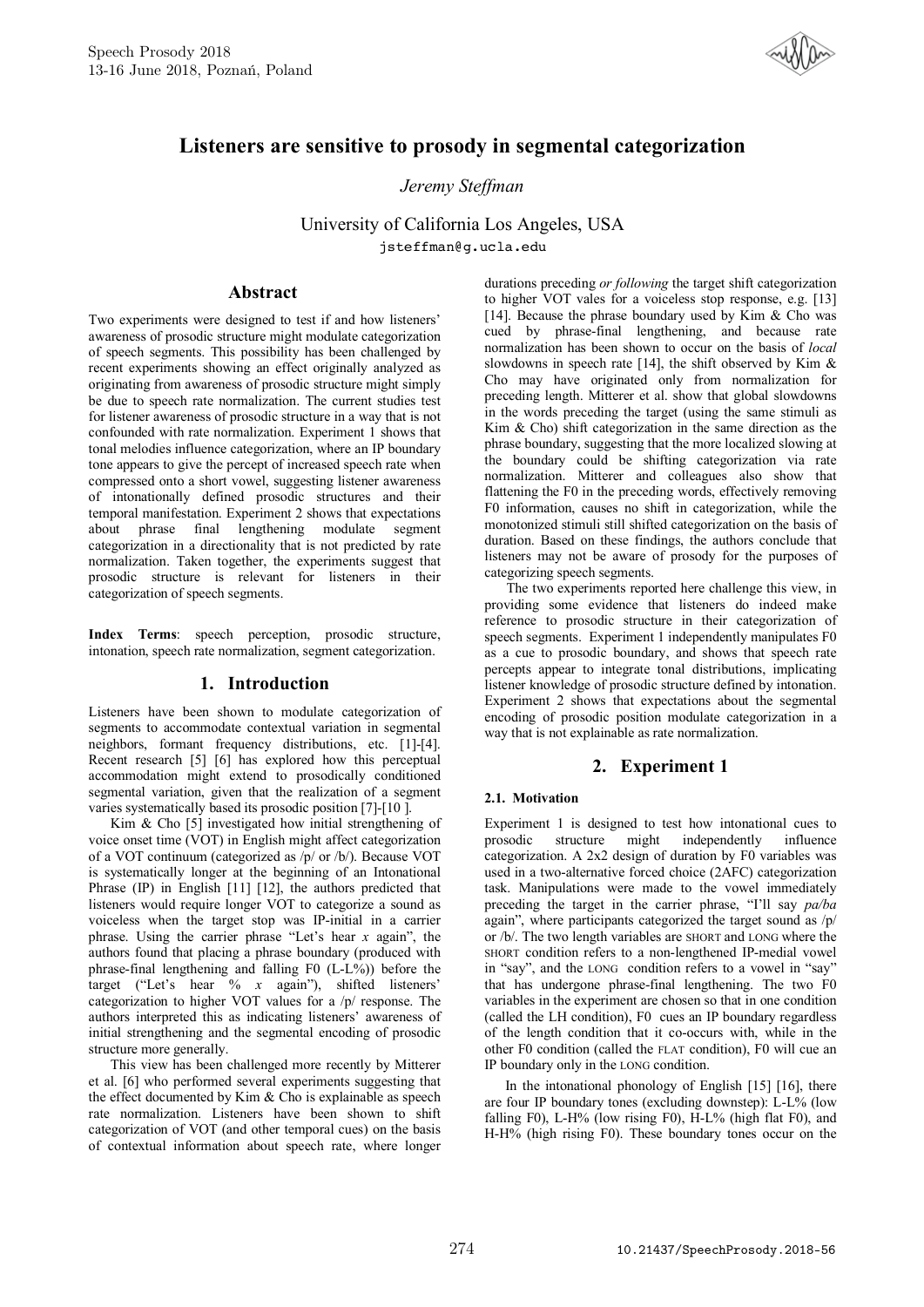last syllable of an IP with substantial lengthening. A single non-pitch-accented syllable (with the L aligned early in the syllable) can have two tonal targets *only* with L-H%. Because it occurs exclusively at phrasal boundaries, it is expected that this low rising contour  $(L-H\%)$  on unaccented "say" should, in theory, inform listeners of an IP boundary even in the absence of durational cues. This is the LH F0 condition. The contour used for the FLAT condition is high flat F0 (H-L%). In the SHORT condition, this F0 should not cue the presence of a boundary, as it is a natural transition between adjacent H\* pitch accents in the carrier phrase (described below). However, in the LONG condition, it is predicted to be interpretable as H-L%. In summary: both low rising (LH) and high flat (FLAT) F0 contours are possible boundary tones in the LONG condition, but in the SHORT condition, LH F0 should cue a boundary, while FLAT F0 should not. The conditions thus present a possible test for listener awareness of prosodic structure, independent of its durational correlates. If listeners are aware of prosodic structure for the purposes of segmental categorization, categorization might be expected to shift in the SHORT condition, where LH F0 cues a boundary. Following the proposal made by Kim & Cho, this boundary-cuing F0 may inform listeners that the syllable over which is it distributed is IP-final, meaning the following stop is initial to an IP, which would cause them shift categorization of the target stop to higher VOT values for a /p/ response (due to initial strengthening). On the other hand, this F0 information may be integrated into listeners' rate percepts. That is, because the contour, being IP-final, is typically distributed over a lengthened syllable in natural speech, when it is compressed on a short vowel (in the SHORT condition), it may sound like that syllable was spoken more quickly. If listeners incorporate tonal information in this way when computing speech rate, it would be predicted that LH F0 would lower the VOT threshold for a /p/ response in the SHORT condition.

## **2.2. Experimental Design**

### *2.2.1. Stimuli*

The stimuli for the four conditions were made by resynthesizing the speech of a ToBI-trained English speaker recorded at 44.1 kHz (32 bit) using an SM10A Shure™ microphone and headset in a sound attenuated room in the UCLA Phonetics Lab. PSOLA resynthesis [17] in Praat [18] was used (preserving the original intensity contour). The utterances from which the stimuli were made are shown with English ToBI notation [19] [20] (*"pa"* is phonetically  $[p^h a]$ ).

I'll say *pa* again  
\n
$$
H^* \tH^* \tL-L%
$$
\n(1)

I'll say 
$$
pa
$$
 again  $H^*$  L-H%  $H^*$  L-L% (2)

The creation of the stimuli proceeded as follows. First, the vowel in "say" was excised from (2) above, and was used as the vowel in the LONG condition. This vowel was produced with IP-final lengthening (duration  $= 245$  ms). The remainder of (2) served as the frame for all stimuli. The duration of each segment was resynthesized to be the mean duration for that segment in (1) and (2), to minimize biases that non-boundaryadjacent segment durations might introduce (as boundaries can affect the durations of non-adjacent segments, e.g. [21]).

The vowel from "say" in (1) was excised and was the vowel in the SHORT condition (duration = 145 ms). This vowel with a naturally produced high flat contour (transitioning between the two adjacent  $H^*$  pitch accents in (1)) is the FLAT SHORT condition. This vowel with the F0 contour from "say" in (2) (L-H%) overlaid, is the LH SHORT condition. The excised LONG vowel from (2) was overlaid with the high flat F0 contour from *"say"* in (1). This created a LONG vowel with FLAT F0. The LONG vowel naturally produced with L-H% is the LH LONG condition. These four vowels were inserted into the duration-normalized frame. VOT manipulations were made with PSOLA resynthesis as well. VOT was set to 0 to 45 milliseconds in 5 millisecond steps, for 10 steps total. These manipulations in combination created 40 unique stimuli (2 length conditions x 2 F0 conditions x 10 VOT steps).

#### *2.2.2. Participants*

55 monolingual American English speaking students at UCLA participated in the experiment for course credit. 4 participants were excluded because their proportion of  $/p$  responses at the endpoints of the continuum fell more than two standard deviations outside the mean proportion of /p/ responses for either endpoint for the group. One participant was excluded because of failure to perform the experimental procedure. Reported results are for the remaining 50 participants.

#### *2.2.3. Procedure*

Participants completed testing in a sound attenuated room in the UCLA Phonetics Lab seated in front of a desktop computer. Stimuli were presented binaurally via a Peltor<sup>TM</sup> 3MTM listen only headset, on the platform Appsobabble [22]. The participants heard a stimulus and saw "p" on one side of the screen and "b" on the other. They indicated their choice via keypress where 'f' indicated the sound on the left side of the screen and 'j' indicated the sound on the right side of the screen. For 25 participants /p/ was on the left and for 25 it was on the right. Stimuli were grouped by the set of 40 unique stimuli, and randomized within this block. Participants heard 10 blocks with a short break halfway through. The experimental procedure took approximately 25 minutes to complete.

#### **2.3. Results**

Results were assessed using a linear mixed effects model with a logistic linking function. The fixed effects in the model were VOT (centered at zero), F0 and length. Categorical fixed effects were contrast coded. LONG was mapped to 1 and SHORT was mapped to -1. For F0, FLAT was mapped to 1 and LH was mapped to -1. The random effect structure in the model was by-subject random intercepts with maximal random slopes.

|                                  | Table 1: Model output: values are rounded. A colon |  |  |
|----------------------------------|----------------------------------------------------|--|--|
| <i>indicates an interaction.</i> |                                                    |  |  |

|                | B(SE)         | z value | p value      |
|----------------|---------------|---------|--------------|
| (Intercept)    | 1.51(0.11)    | 13.18   | ${}_{0.001}$ |
| <b>VOT</b>     | 2.77(0.16)    | 17.42   | ${}_{0.001}$ |
| F <sub>0</sub> | $-0.06(0.03)$ | $-2.24$ | 0.03         |
| length         | $-0.24(0.05)$ | $-4.55$ | ${}< 0.001$  |
| VOT:F0         | 0.022(0.05)   | 0.48    | 0.63         |
| VOT:length     | 0.35(0.05)    | 6.55    | ${}_{0.001}$ |
| F0:length      | 0.04(0.03)    | 1.39    | 0.16         |
| VOT:F0:length  | $-0.08(0.03)$ | $-2.44$ | 0.015        |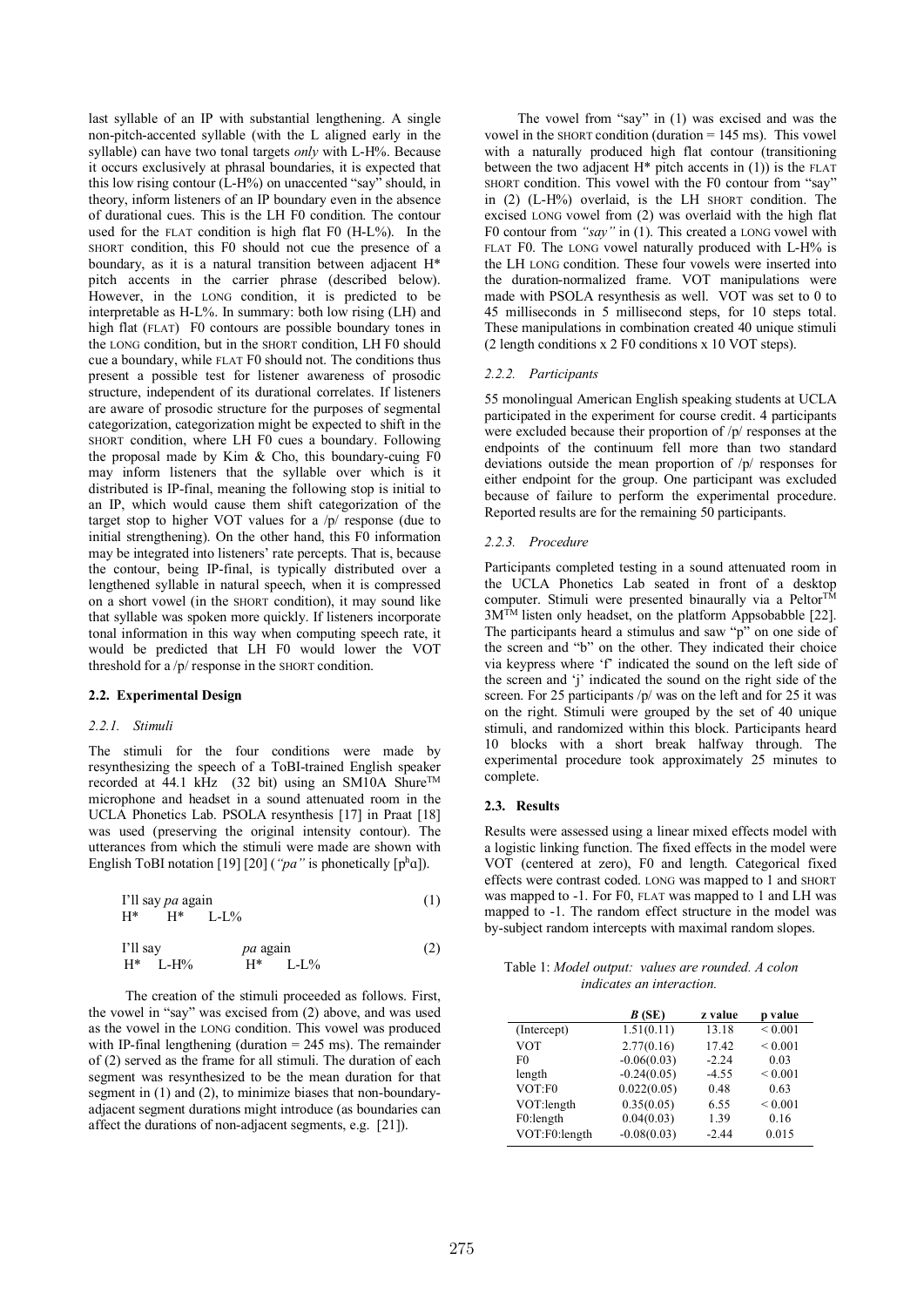

Figure 1: *Categorization split by all four conditions*.

Length had a significant effect in the model, whereby a LONG preceding syllable significantly decreased  $/p$  responses ( $p <$ 0.001). Length also significantly interacted with VOT in the model ( $p < 0.001$ ) where the effect of length diminished as VOT values increased, indicating that lower VOT values are more ambiguous to listeners and thus more susceptible to shifts based on context. These effects are visible in Figure 1. The effect of length replicates the same effect found by Kim & Cho [5] and Mitterer et al. [6]. The crucial prediction of an asymmetry in F0's effect across length conditions is borne out in the three-way interaction ( $p = 0.015$ ). This interaction between VOT, F0, and length was assessed first by using the lsmeans post hoc test, testing for the effect of F0 within each length condition. The test found a significant effect of F0 in the SHORT condition (Estimate =  $-0.187$ , z-ratio =  $-2.53$ , p = 0.01), but not in the LONG condition ( $p = 0.52$ ). Because the interaction is also crucially linked with VOT, it was further investigated by collapsing F0 as a variable. This was done by calculating the proportion of /p/ responses for each participant for each VOT value in each F0 condition and then subtracting the proportion of /p/ responses in the FLAT condition from those in the LH condition. This was done *within* each length condition, thus providing information about how F0 is shifting categorization in each length condition. These values are named delta LONG and delta SHORT. Averaging these values across participants provides a visual assessment of the effect of F0, where a positive value indicates that LH F0 increases /p/ responses, and a negative value indicates that FLAT F0 increases /p/ responses. The larger the absolute delta value, the larger the magnitude of the effect. This is shown in Figure 2.



Figure 2: *Delta values split by length condition*.

Figure 2 shows that in the SHORT condition only, the delta values are higher at the lower (more ambiguous) end of the

VOT continuum. No such trend exists in the LONG condition. A significant negative correlation (Kendall's rank) was found between the pooled delta SHORT values and VOT  $(r<sub>\tau</sub> = -0.68, p)$  $\leq$  0.01), while no correlation was found in the LONG condition. Overall, the results show that F0 only exerted an influence in the SHORT condition, where LH F0 significantly increased /p/ responses: visually, the SHORT lines in the categorization function in Figure 1 are separate while the LONG lines are not. This suggests that listeners interpret the compressed boundary tone (L-H%) over a short vowel as being spoken more quickly, providing evidence that tonal distributions are crucially linked to listener's computation of speech rate. More broadly, this suggests awareness of prosodic structure as cued by intonation, which modulates categorization of VOT.

## **3. Experiment 2**

### **3.1. Motivation**

Experiment 2 tests if listeners' expectations about phrase final lengthening affect their categorization of another temporal contrast. Listeners categorized a vowel length continuum as a word ending in either a voiced or voiceless obstruent. In English, vowels preceding voiced obstruents are longer than those preceding voiceless ones [23] [24], and listeners use this information to categorize an obstruent as voiced or voiceless, e.g. [25]. Given that segments are lengthened phrase-finally e.g. [21], Experiment 2 tested if the target word being phrase final shifted listeners' categorization of the vowel length continuum. Because listeners are sensitive to segments' lengths, rating longer sounds as sounding more natural when phrase final [26], if listeners incorporate their expectations of phrase final lengthening in categorization of the vowel length continuum, they would be expected to require longer segment durations for a voiced obstruent response when the target is phrase final. The experiment tested this by placing the target vowel in either phrase-FINAL position ("I'll say *x*") or in the phrase-MEDIAL position ("I'll say *x* now"). A shift in categorization in this experiment would suggest that listeners are sensitive to phrasal position, and crucially that they accommodate expectations about phrase final lengthening, which are separate from normalizing for speech rate. This point will be discussed further below.

#### **3.2. Experimental Design**

The experiment was a 2AFC task, with the same testing location and platform used in Experiment 1. Participants categorized a vowel length continuum as one of two lexical items: "coat" or "code". These two words were chosen because they are closely matched for frequency (from the SUBTEX corpus [27]; "coat"  $Log10_{WF} = 3.33$ , "code"  $Log10_{WF}$  = 3.43 ), meaning frequency effects should have a minimal influence on categorization.

#### *3.2.1. Stimuli*

Stimuli were recorded and manipulated by the same method as in Experiment 1. The starting point for the stimuli was a production of "I'll say code now", with the target being "code/coat". This served as the frame for the MEDIAL condition. The FINAL condition frame was made by removing "now" so that the target was phrase final. To create the target sound, the natural production of "code" was excised, and the audible stop voicing was edited out to render it more ambiguous. The vowel duration was then manipulated via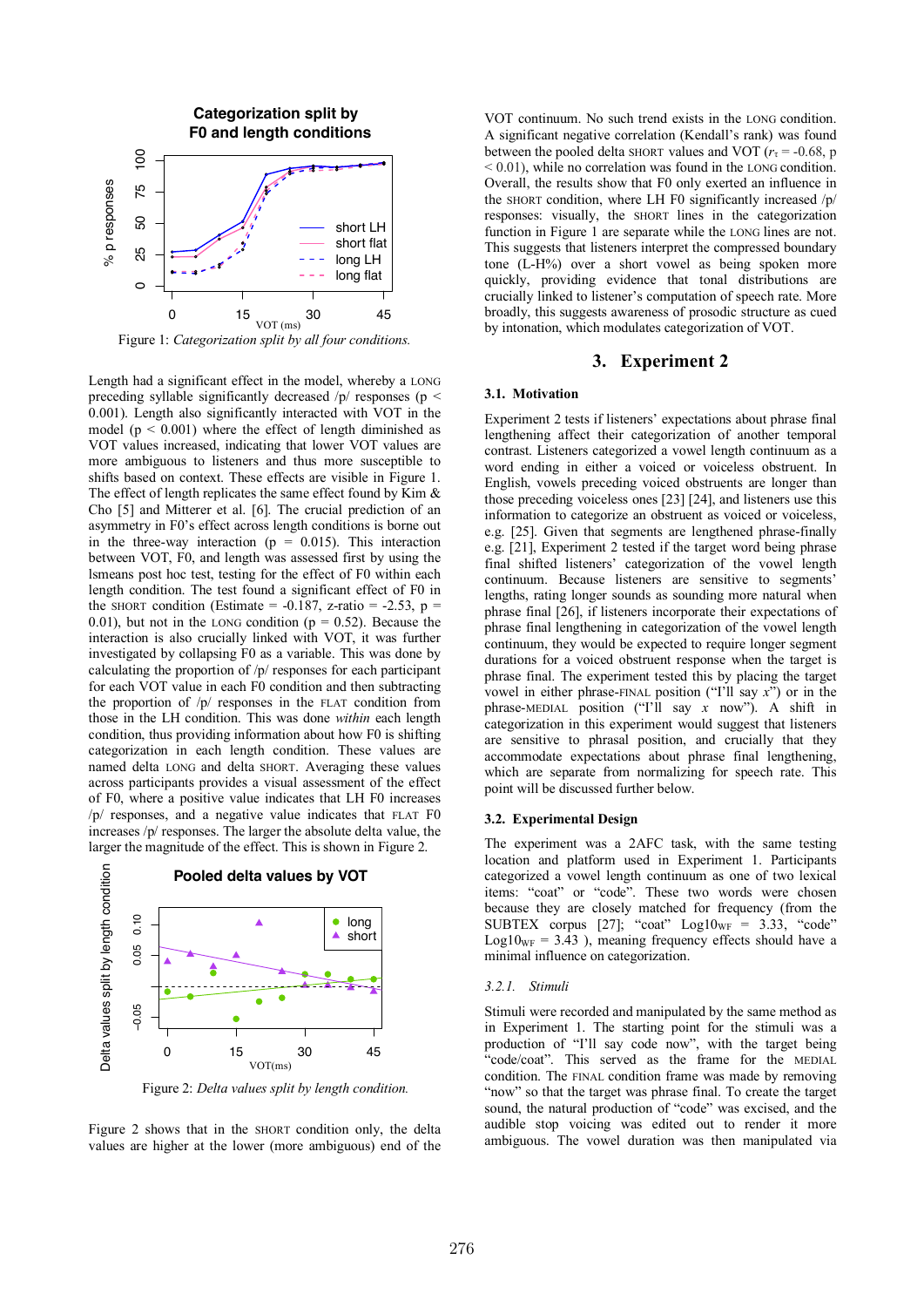resynthesis, to create a vowel length continuum ranging from 80 ms to 240 ms in 20 ms steps (9 steps total). The steps from the continuum were then inserted into both frames to create a total of 18 unique stimuli (9 vowel durations x 2 positions).

#### *3.2.2. Participants*

32 monolingual American English speaking students at UCLA participated in the experiment for course credit. 2 participants were excluded by the same criteria used in Experiment 1.

#### *3.2.3. Procedure*

The experimental procedure was identical to that in Experiment 1, with the difference being participants saw "coat" and "code" on the computer screen. Trials were divided into small blocks, blocked by condition. Each block consisted of four repetitions of the 9 steps on the continuum in a given position condition (randomized within block). In each half of the experiment, participants heard two FINAL blocks and two MEDIAL blocks, with presentation of blocks randomized as well. They were given a short break and then heard another two FINAL blocks and two MEDIAL blocks. The experimental procedure took about 20 minutes to complete.

### **3.3. Results**

Results were assessed by a linear mixed effects model with a logistic linking function, with vowel length (centered at zero) and position (contrast coded where FINAL was mapped to 1 and MEDIAL was mapped to -1) as fixed effects. Random effects were by-subject random intercepts with maximal random slopes. Categorization split by condition is shown in Figure 3.

Table 2: *Model output.*

|                    | B(SE)         | z value | p value      |
|--------------------|---------------|---------|--------------|
| (Intercept)        | 0.54(0.12)    | 4.34    | ${}_{0.001}$ |
| position           | $-0.25(0.09)$ | $-2.62$ | ${}_{0.01}$  |
| duration           | 2.45(0.19)    | 12.99   | ${}_{0.001}$ |
| position: duraiton | $-0.30(0.08)$ | $-3.62$ | ${}_{0.01}$  |



Figure 3: Categorization split by condition.

The model found a significant effect of vowel length ( $p <$ 0.001) as would be expected from any such continuum. Crucially position also showed a significant effect ( $p < 0.01$ ), where the FINAL position decreased "code" responses. In other words, longer durations were required for a "code" response in the FINAL condition, suggesting listener adjustment for expectations about phrase final lengthening in categorization. The significant interaction ( $p < 0.01$ ) was assessed using lsmeans, testing for the effect of position at each vowel duration. The test found that at the three shortest durations of the vowel length continuum, there was no significant effect of position, but at all higher lengths position showed a significant effect ( $p < 0.05$ ). This interaction suggests that the influence of position increases as the vowel becomes longer.

The effect observed here is crucially separable from speech rate normalization. Consider that in the MEDIAL condition the target is followed by "now", which is lengthened by virtue of being phrase-final. Given that following sounds have been shown to shift the categorization of a preceding segment [28] [29], it might be expected that the lengthened "now" (with a duration of 325 ms) following the target in the MEDIAL condition would make it sound relatively short, thus shifting categorization to longer required durations for a "code" response (as compared to the FINAL condition). This is clearly not the case: longer durations are required for a "code" response in the FINAL, not the MEDIAL, condition. This suggests that listeners are sensitive to phrase-final lengthening, and are not simply normalizing for speech rate.

## **4. Discussion**

The two experiments presented above provide some evidence that listeners are sensitive prosodic structure in their categorization of speech segments.

Experiment 1 showed that listeners appear to be sensitive to intonational categories or intonationally defined prosodic structure for the purposes of computing speech rate, where a boundary tone compressed onto a short vowel gives the percept of increased speech rate. This implicates listener awareness of tonal melodies as encoding phrasal boundaries, which mediate rate percepts. Exploring how F0 is incorporated into rate percepts across languages might be insightful, as languages with different intonational systems or different inventories of intonational categories would be expected to show sensitivity to F0 as signaling speech rate in different ways. For example, because the LH pattern can occur at the end of an AP (Accentual Phrase) in Seoul Korean [30], without substantial lengthening as in an IP, Seoul Korean speakers may not shift their categorization on the basis of this tonal contour. Further exploring how more global rate normalization (in longer utterances) interfaces with the current results may also be informative.

Experiment 2 showed that expectations about phrase final lengthening, independently of normalization for speech rate, shifted the required duration for a voiced obstruent response in the categorization of a vowel length continuum. This result shows that listeners are sensitive to the prosodic position of a given target sound, and use this information to mediate categorization of a temporal cue to segment identity.

Taken together, both experiments provide some evidence that listeners do indeed incorporate expectations from prosodic structure in segmental categorization. Extending these results will be crucial to better understanding the central question addressed here. For example, investigating how these factors function cross-linguistically and seeking to better understand their interaction with (non-local) rate normalization in perception will prove insightful.

## **5. Acknowledgements**

Many thanks to Sun-Ah Jun, Megha Sundara, Pat Keating and Jesse Harris for valuable advice. Thanks to Adam Royer for recording for the stimuli, to Henri Tehrani for technical assistance and to Yang Wang for work as an RA.